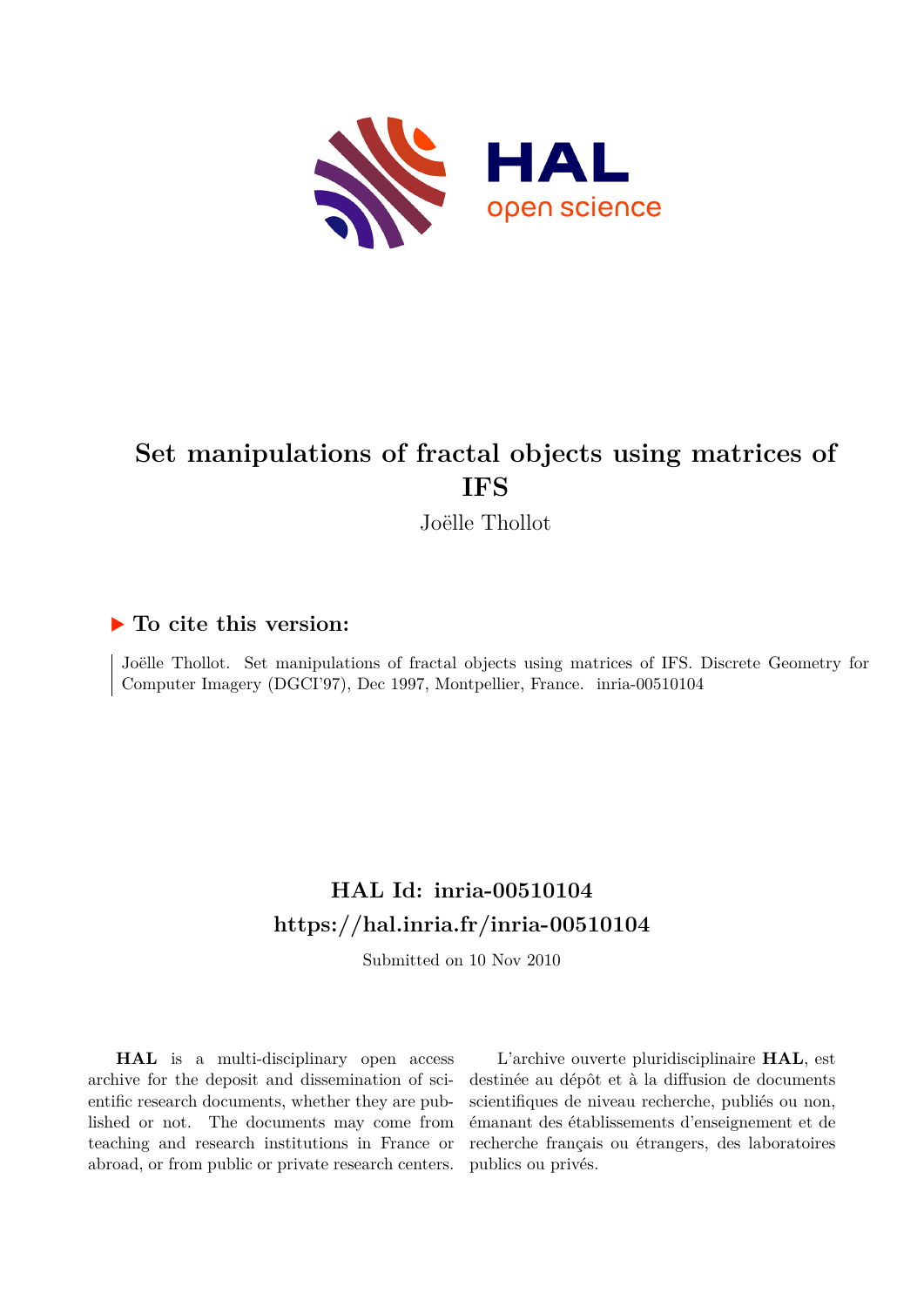## **Set Manipulations of Fractal Objects Using Matrices of IFS**

Joëlle Thollot LIGIM - Bât 710 - Université Claude Bernard 43, bd du 11 Novembre 1918 69622 VILLEURBANNE Cedex Tel: 04.72.44.80.00 ext. 42.74 Fax: 04.72.43.13.12 E-mail: jthollot@ligim.univ-lyonl.fr

Laboratoire d'Informatique Graphique Image et Mod61isation

ABSTRACT. One of the major problems in geometric modeling is the control of shape construction. Indeed, one should be able to construct geometrical forms by combining or manipulating simple entities. This problem is even more important when we deal with fractal geometry. In this paper, we propose some methods for increasing the modeling capabilities of fractal shape constructions. We propose an extension of the IFS model based on the definition of matrices of IFS that provides a constructive approach of fractal shapes.

KEY WORDS. *Fractals, geometric modeling, IFS, matrices of IFS.* 

## 1 Introduction

The aim of geometric modeling is to model forms by manipulating or combining well-known shapes such as circles and boxes. In order to be convenient such a model should allow easy control and manipulation of the final shape. When dealing with fractal geometric modeling, the control on ffactal figures is not so easily achieved as with classical smooth ones. The difficulty comes from the fact that fractal shapes are usually generated with iterative or recursive procedures.

In order to have a better control on the shape, we wish to develop a *fractal modeler.* Such a modeler should be constituted of a set of basic shapes, a set of unary operations (shape modifications) and a set of binary operations (shape combinations).

Our work focuses on set operations based on the IFS model. This approach has been inspired by constructive solid geometry (CSG). This technique is classical in geometric modeling. It permits to build complex objects using set operations (union, intersection, ...). In fractal modeling such operations are possible using IFS matrices which are a way to generate a wide class of fractal shapes, not necessarily self-similar. These matrices can be combined using certain operations to yield complex fractal shapes in a constructive way.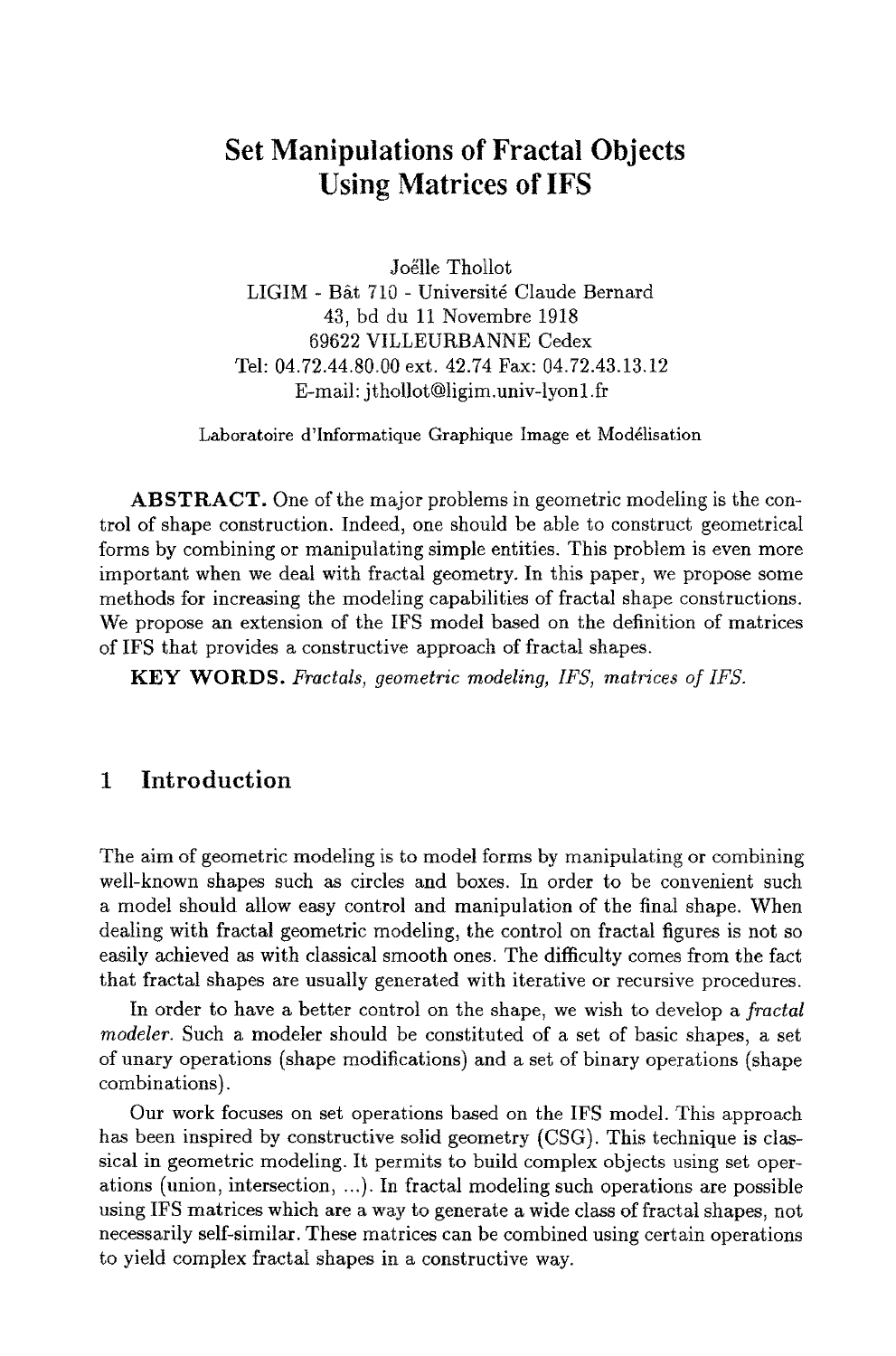## 2 IFS modeling

Fractals are characterized by their property of self-similarity. BARNSLEY's idea [Bar88] consists in using this property in order to encode the different parts of the fractal by contractive operators. An iterative scheme based on these operators is applied. This scheme transforms any initial shape into a union of its reduced copies. The contraction property of the operators is used to prove the existence of a unique invariant set named the attractor. Below, we summarize the basic notions of IFS theory and introduce the notation used in the remainder of the paper.

#### 2.1 Definitions

An IFS-based modeling system is defined by a triple  $(\mathcal{X}, d, \mathcal{S})$  where:

- $(X, d)$  is a complete metric space. We shall call it the *iterative space*.
- $-$  S is a semigroup acting on points of X such that :  $p \mapsto T \circ p$ , where  $T \in S$ is a contractive operator.  $S$  is called the *iterative semigroup*.

The space  $\mathcal{H}(\mathcal{X})$  denoting the set of non-empty compacts of X is a complete metric space, endowed with the HAUSDORFF distance:

$$
d_H(K, K') = \max\{\max_{p \in K} \min_{q \in K'} d(p, q), \max_{q \in K'} \min_{p \in K} d(p, q)\}.
$$

An IFS is a finite subset of the semigroup  $S$ :

$$
\mathcal{T} = \{T_1, ..., T_N\}.
$$

The associated HUTCHINSON operator is:

$$
K \in \mathcal{H}(\mathcal{X}) \mapsto \mathcal{T} \circ K = T_1 \circ K \cup \ldots \cup T_N \circ K.
$$

This operator is contractive in the metric space  $(\mathcal{H}(\mathcal{X}), d_H)$  and thus admits a fixed point  $A(\mathcal{T})$  given by:

$$
\mathcal{A}(\mathcal{T})=\lim_{k\to\infty}\mathcal{T}^k\circ K_0,
$$

for any non empty compact set  $K_0$ .

IFS attractors constitute a particular family of compacts. They are *invariant sets* for T:

$$
\mathcal{A} = T_1 \circ \mathcal{A} \cup ... \cup T_N \circ \mathcal{A}, \text{ with } T_i \in \mathcal{T}.
$$

*Example i.* We present on Figure 1 an IFS given in [PH91]. By convention,

- *T(a, b, c)* denotes the translation by the vector  $(a, b, c)$ .
- *Rx(a)* denotes the rotation of angle a around the *Ox* axis.
- H(a) denotes the scaling of ratio a with respect to the origin of the coordinate system.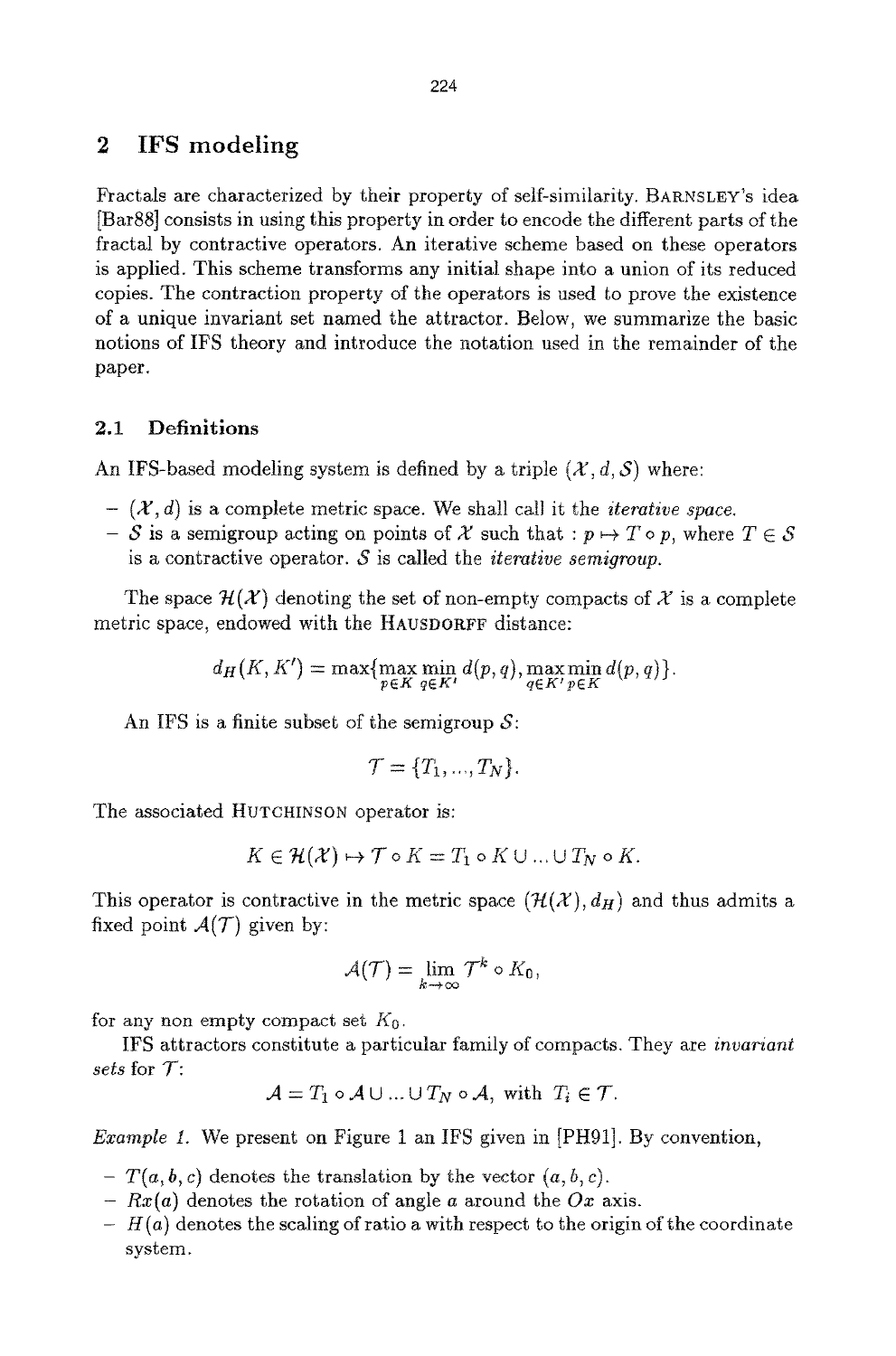$\mathcal{T}_{tree} = \{T_1, T_2, T_3, T_4\}$ 

 $T_1 = H(0.5);$  $T_2 = T(0, 0.5, 0) \circ H(0.5);$  $T_3 = T(0, 1, 0) \circ Rx(\pi/4) \circ H(0.5);$  $T_4 = T(0, 1, 0) \circ Rx(-\pi/4) \circ H(0.5).$ 



Fig. l: Example of IFS.

IFS techniques are an interesting approach for modeling fractals. In addition to the simplicity of their mathematical formalism, they provide an efficient toot to encode complex shapes with a small set of contractive operators. This paper focuses on affine operators.

However, IFS techniques suffer from important drawbacks when used for geometric modeling purposes. These consist of two essential restrictions. Firstly, the attractors are strictly self-affine. Secondly, there is no convenient way to manipulate these attractors. Such a deficiency is an important limit of fractal geometric modeling.

#### 2.2 Generalizations of IFS techniques

Many authors have proposed generalizations of the tFS model. These generally consist in constructing subsets of an IFS attractor:

$$
K_{\omega} \subseteq \mathcal{A}(\mathcal{T}) \text{ with } K_{\omega} = \lim_{n \to \infty} K_n \text{ and } K_n \subseteq \mathcal{T}^n \circ K_0.
$$

Two different approaches can be distinguished. Firstly, a "discrete" approach based on quadtrees or octrees [BM89] [CD93]:  $\mathcal{A}(\mathcal{T}) = [0, 1]^2$  or  $[0, 1]^3$ . Secondly, a "continuous" approach in which the IFS is arbitrary [Gen92] [PH92] [TT93] [DTG95]. The discrete approach is often used for image compression.

Moreover, in each case there are different techniques to define the restriction of the IFS, such as formal languages, equations systems, trees, graphs, *etc.* These approaches are not totally equivalent. That's why we have looked for a model that could integrate a wide part of these models. Moreover we needed a model on which operations could easily be defined.

A generalization based on a matricial formalism is proposed in this paper. This approach integrates not only the existing models based on equations systems or graphs but also those based on regular languages (finite automaton, grammars). Moreover, a set of operations is given for a constructive approach of fractal attractors using basic operations such as union and intersection.

### 3 IFS matrices

Our approach is based on the HUTCHINSON operator, generalized by PEITGEN, JÜRGENS and SAUPE [PJS92].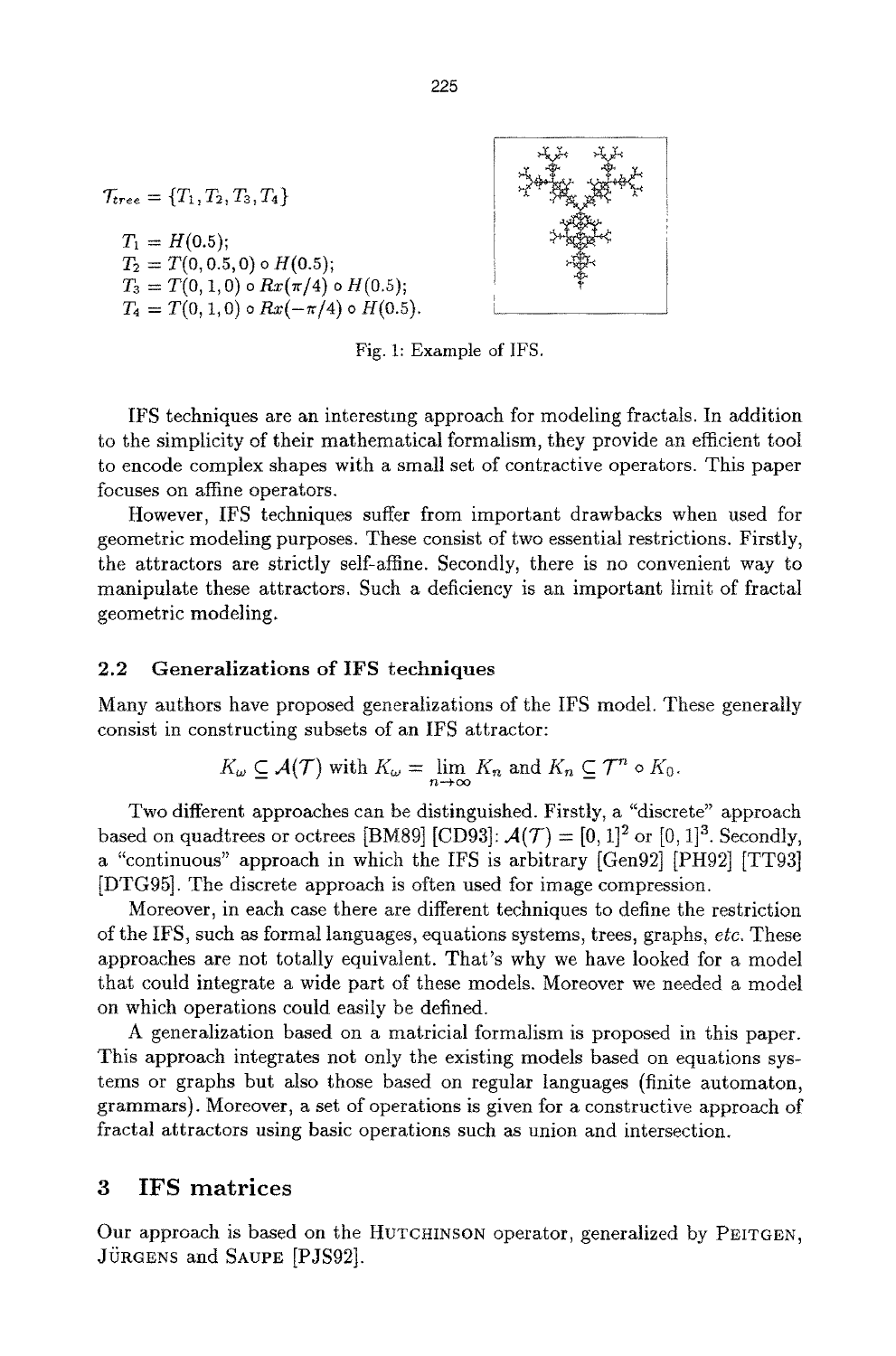#### **3.1 Space of matrices of compacts**

We define matrices which components are compact sets. As the HAUSDORFF distance is defined for non empty compacts, we should generalize the HAUSDORFF distance in a particular way in order to allow empty components.

We denote  $M_R(\mathcal{H}(\mathcal{X}))$  the set of matrices in  $\mathcal{H}(\mathcal{X})$  where the non empty elements are given by  $R \subset \{1,...n\} \times \{1,...n\}$ . That is to say for all matrix  $K \in M_R(\mathcal{H}(\mathcal{X})),$ 

$$
\tilde{K}_{ij} \in \mathcal{H}(\mathcal{X}) \cup \emptyset,
$$
  

$$
\tilde{K}_{ij} \neq \emptyset \Leftrightarrow (i,j) \in R.
$$

We can now define a distance on  $M_R(H(\mathcal{X}))$ : let  $\tilde{K}$  and  $\tilde{K}'$  be in  $M_R(H(\mathcal{X})),$ 

$$
d_{\infty}(\tilde{K},\tilde{K}') = \max_{(i,j)\in R} d_H(\tilde{K}_{ij},\tilde{K}'_{ij}).
$$

As R is a finite set and  $(\mathcal{H}(\mathcal{X}), d_H)$  a metric space,  $(M_R(\mathcal{H}(\mathcal{X})), d_{\infty})$  is a complete metric space.

#### **3.2 IFS Matrix**

We now define a matrix which components are IFS. Let  $S$  be an affine semigroup. We define a matrix of IFS as an  $n \times n$  matrix which components are finite, possibly empty, subsets of S. We denote  $\mathcal{P}_+(\mathcal{S})$  the set of finite subsets of S and  $M_R(\mathcal{P}_+(\mathcal{S}))$  the set of matrices of IFS.

Let  $\tilde{H} = (\tilde{H}_{ij}) \in M_R(\mathcal{P}_+(\mathcal{S}))$ 

$$
\tilde{H}_{ij} = \begin{cases} \bigcup_{k \in I_{ij}} T_k \text{ if } (i,j) \in R \\ \emptyset \text{ otherwise} \end{cases}
$$

with  $T_k \in S$  and  $I_{ij} \subseteq [1 \dots N]$  where  $N = Card(\bigcup_{ij} \tilde{H}_{ij}).$ 

*Example 2.* Let  $\mathcal{T}_{tree}$  be the IFS previously defined. We can choose the following matrix of IFS:

$$
\tilde{H}_{tree} = \begin{pmatrix} \{T_3, T_4\} & \{T_1, T_2\} \\ \emptyset & \{T_1, T_2\} \end{pmatrix}.
$$

 $\tilde{H}_{tree} \in M_R(\mathcal{P}_+(\mathcal{S}))$  with  $R = \{(1, 1), (1, 2), (2, 2)\}.$ 

We can now define the composition of these matrices. Let  $\tilde{H} \in M_R(\mathcal{P}_+(\mathcal{S})), \tilde{K} \in M_S(\mathcal{H}(\mathcal{X}))$  and  $\tilde{H}' \in M_S(\mathcal{P}_+(\mathcal{S}))$ :

$$
(\tilde{H}\circ\tilde{K})_{ij}=\bigcup_{k=1..n,(i,k)\in R,(k,j)\in S}\tilde{H}_{ik}\circ\tilde{K}_{kj}\in M_{R\circ S}(\mathcal{H}(\mathcal{X})).
$$

$$
(\tilde{H}\circ\tilde{H}')_{ij}=\bigcup_{k=1..n,(i,k)\in R,(k,j)\in S}\tilde{H}_{ik}\circ\tilde{H}'_{kj}\in M_{RoS}(\mathcal{P}_+(\mathcal{S})).
$$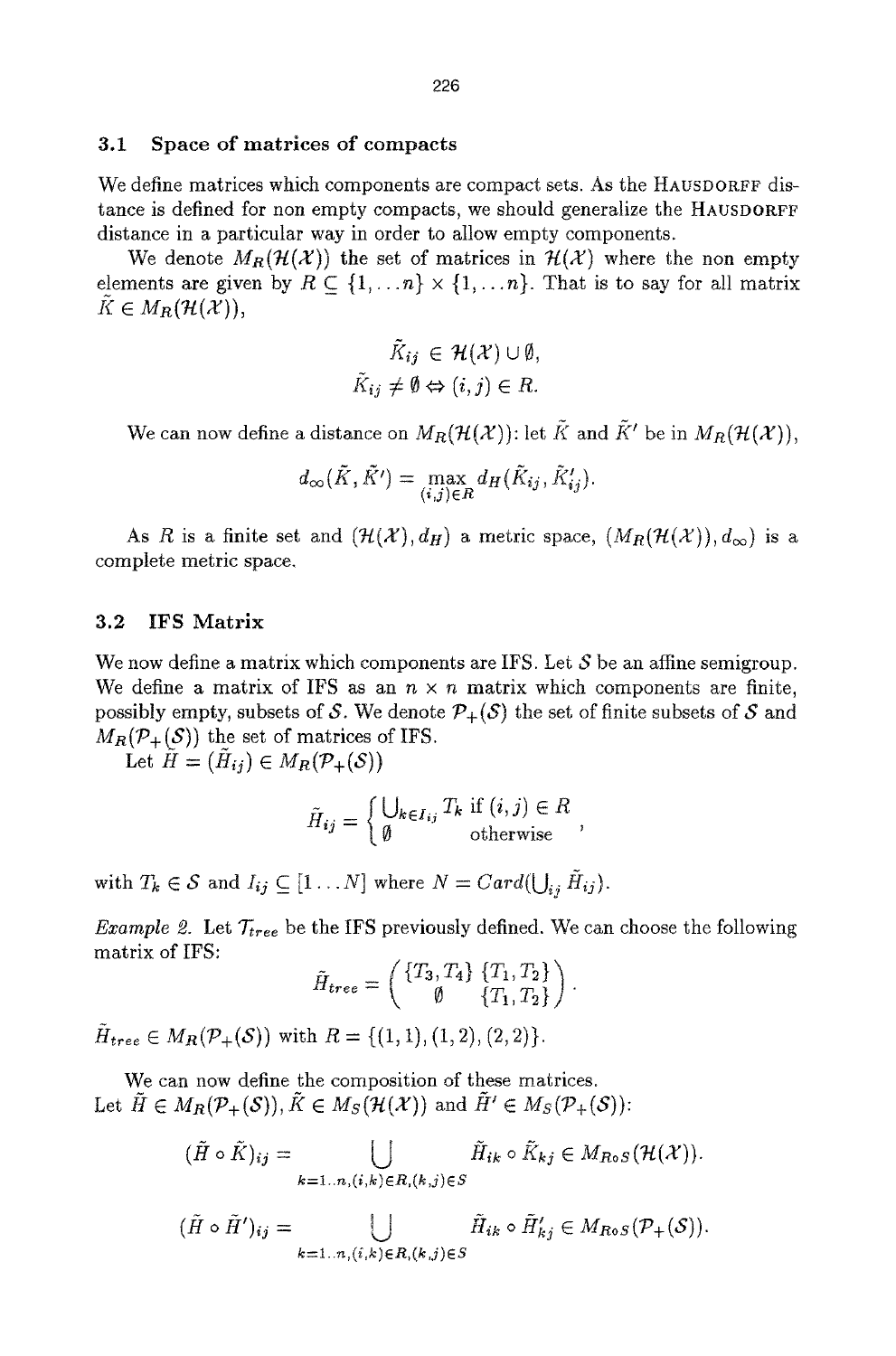with  $R \circ S = \bigcup_{(i,k) \in R, (k,j) \in S} \{(i,j)\}.$ 

Moreover if the relation R is a transitive one, then  $M_R(\mathcal{P}_+(\mathcal{S}))$  is stable by composition, that **is:** 

$$
\tilde{H} \in M_R(\mathcal{P}_+(\mathcal{S})), \tilde{K} \in M_R(\mathcal{H}(\mathcal{X})) \Rightarrow \tilde{H} \circ \tilde{K} \in M_R(\mathcal{H}(\mathcal{X}))
$$

and  $\tilde{H}$  is a contractive operator on  $(M_R(H(\mathcal{X})), d_{\infty}).$ 

#### **3.3 Attractor matrix**

We now define an attractor matrix as the limit of an iterated matrix of IFS. Such a limit exists when the matrix of IFS is aperiodic. Intuitively, this means that empty components of the matrix will be stable during the iteration. This hypothesis is necessary because of the HAUSDORFF distance.

More precisely, we define  $\tilde{H} \in M_R(\mathcal{P}_+(\mathcal{S}))$  as an aperiodic matrix when it exists  $m \in \mathbb{N}$  such that

$$
\forall k > m, R^m = R^k.
$$

Let  $S = R^m$ , then  $M_S(\mathcal{P}_+(\mathcal{S}))$  is stable by  $\circ$  and

$$
\forall k > m, \tilde{H}^k \in M_S(\mathcal{P}_+(\mathcal{S})).
$$

Moreover, if  $K$  is a diagonal matrix, we have

$$
\forall k > m, \, \tilde{H}^k \circ \tilde{K} \in M_S(\mathcal{H}(\mathcal{X})).
$$

We can now define an attractor matrix in the same way as the attractor of an IFS. Indeed, let  $H$  be an aperiodic matrix, as  $H$  is a contractive operator, we can prove that the sequence  $(\tilde{H}^k \circ \tilde{K})_{k>m}$  is a CAUCHY sequence in the complete metric space  $(M_S(\mathcal{H}(\mathcal{X})), d_{\infty}).$ 

The limit of such a sequence is thus defined, and we call it the attractor matrix:

$$
\tilde{\mathcal{A}}(\tilde{H}) = \lim_{n \to \infty} \tilde{H}^n \circ \tilde{K}.
$$

Denoting  $\mathcal{T} = \bigcup_{(i,j)\in R} \tilde{H}_{ij}$ , we have

$$
\tilde{\mathcal{A}}(\tilde{H})_{ij}\subseteq \mathcal{A}(\mathcal{T}).
$$

*Example 3.* In the case of the IFS  $\mathcal{T}_{tree} = \{T_1, T_2, T_3, T_4\}$ , with the matrix of IFS:

$$
\tilde{H}_{tree}=\left(\begin{array}{c}\{T_3,T_4\}&\{T_1,T_2\}\\ \emptyset&\{T_1,T_2\}\end{array}\right),
$$

we have

$$
\tilde{H}_{tree}^k = \begin{pmatrix} \{T_3, T_4\}^k \cup_{i+j=k-1} \{T_3, T_4\}^i \{T_1, T_2\}^j \\ \emptyset & \{T_1, T_2\}^k \end{pmatrix},
$$

thus

$$
\tilde{\mathcal{A}}(\tilde{H}_{tree}) = \lim_{n \to \infty} \tilde{H}^n \circ \tilde{K} = \begin{pmatrix} \mathcal{A}(T_3, T_4) & \mathcal{A}(T_3, T_4) \cup \{T_3, T_4\}^* \circ \mathcal{A}(T_1, T_2) \\ \emptyset & \mathcal{A}(T_1, T_2) \end{pmatrix}.
$$

 $\tilde{A}(\tilde{H}_{tree})$  is shown Figure 2.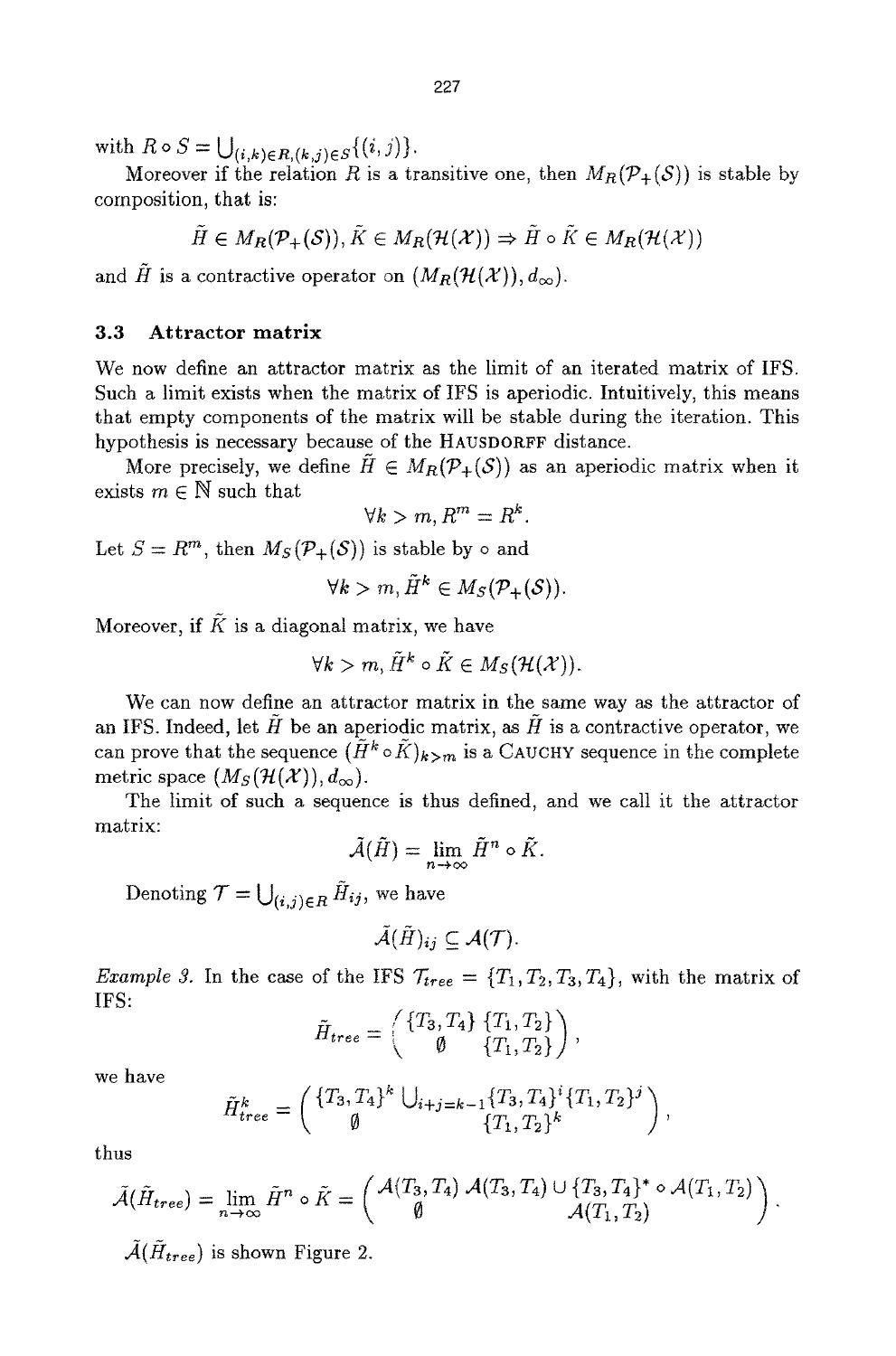

Fig. 2: Attractor matrix  $\tilde{A}(\tilde{H}_{tree}).$ 

We have proved the equivalence of our model with the existing techniques, in particular we have worked on the relation between our model and formal languages ones [Tho96].

In the case of a model based on finite automata, the idea of this relation is to select some of the components of the matrix. The choice is made according to the initial and final states of the automaton. The attractor associated to the automata is then the union of the chosen components.

## 4 Set manipulations

The matrix model permits combination of two IFS matrices to obtain a new attractor matrix. We have studied two types of operations, some general operations on matrices, such as union, composition, intersection, tensor product [Tho96]; and some operations associated with formal language theory, such as tensor sum, block matrix [TT95].

These operations provide us with a constructive approach. Indeed, it is possible to combine two IFS matrices and to obtain a resultant matrix that we combine with another one, and so on. Before illustrating this approach with an example, let us give a brief definition of each operation.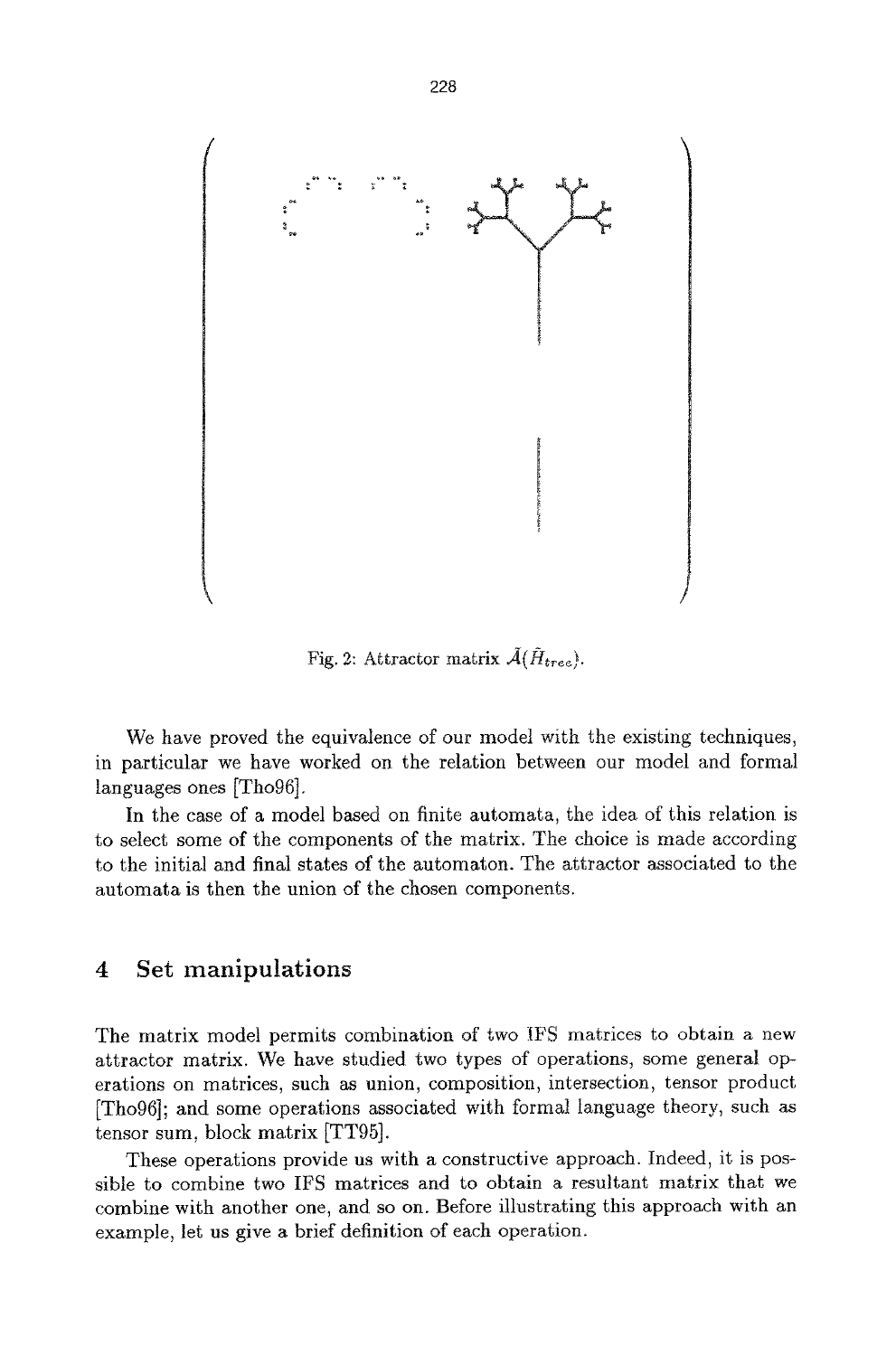#### 4.1 Matrices operations

Let  $\tilde{H}$  and  $\tilde{H}$ <sup>'</sup> be two matrices of IFS of size respectively n and m.

The union and intersection operations are defined in the following way:

$$
(\tilde{H} \cup \tilde{H}')_{ij} = \tilde{H}_{ij} \cup \tilde{H}'_{ij},
$$
  

$$
(\tilde{H} \cap \tilde{H}')_{ij} = \tilde{H}_{ij} \cap \tilde{H}'_{ij}.
$$

Composition has already been defined:

$$
(\tilde{H}\circ\tilde{H}')_{ij}=\bigcup_{k}\tilde{H}_{ik}\circ\tilde{H}'_{kj}.
$$

Tensor product is an external operation:

$$
\tilde{H}'' = \tilde{H} \otimes_{\mathsf{U}} \tilde{H}' = \begin{pmatrix} \tilde{H}_{11} \cup \tilde{H}' & \dots & \tilde{H}_{1n} \cup \tilde{H}' \\ \vdots & & \vdots \\ \tilde{H}_{n1} \cup \tilde{H}' & \dots & \tilde{H}_{nn} \cup \tilde{H}' \end{pmatrix},
$$

with  $\tilde{H}''$  a square matrix of size *n.m.* and

$$
\tilde{H}_{ij} \cup \tilde{H}' = \begin{pmatrix} \tilde{H}_{ij} \cup \tilde{H}'_{11} & \dots & \tilde{H}_{ij} \cup \tilde{H}'_{1m} \\ \vdots & & \vdots \\ \tilde{H}_{ij} \cup \tilde{H}'_{m1} & \dots & \tilde{H}_{ij} \cup \tilde{H}'_{mm} \end{pmatrix}.
$$

#### 4.2 Language operations

Tensor summation is an operation associated with language theory. This operation corresponds to the shuffle (denoted by  $\Box$ ) of two regular languages. For this reason, we denote it  $\sqrt[n]{u}$ . We define it by

$$
\tilde{H}'' = \tilde{H} \diamondsuit_{\mathsf{U}} \tilde{H}' = \begin{pmatrix} \tilde{\mathsf{Id}}. \tilde{H}_{11} \cup \tilde{H}' & \tilde{\mathsf{Id}}. \tilde{H}_{12} & \dots & \tilde{\mathsf{Id}}. \tilde{H}_{1n} \\ \tilde{\mathsf{Id}}. \tilde{H}_{21} & \tilde{\mathsf{Id}}. \tilde{H}_{22} \cup \tilde{H}' \dots & \tilde{\mathsf{Id}}. \tilde{H}_{2n} \\ \vdots & & \vdots \\ \tilde{\mathsf{Id}}. \tilde{H}_{n1} & \tilde{\mathsf{Id}}. \tilde{H}_{n2} & \dots \tilde{\mathsf{Id}}. \tilde{H}_{nn} \cup \tilde{H}' \end{pmatrix},
$$

with  $\tilde{H}''$  a square matrix of size n.m and  $\tilde{Id}$  the identity matrix of size m.

The block matrix operation is a simple combination of two matrices:

$$
\tilde{H}^{\prime\prime} = \tilde{H} \diamondsuit \cup \tilde{H}^{\prime} = \begin{pmatrix} H & \emptyset \\ \emptyset & \tilde{H}^{\prime} \end{pmatrix}.
$$

As for the tensor summation, this operation has been inspired by language theory. It corresponds to the union of two regular languages. Using this operation we can define the union of two fractal shapes.

Moreover, if we replace some  $\emptyset$  with the identity in the resulting matrix, we obtain the concatenation of two regular languages. We will denote this operation *by"{}.".*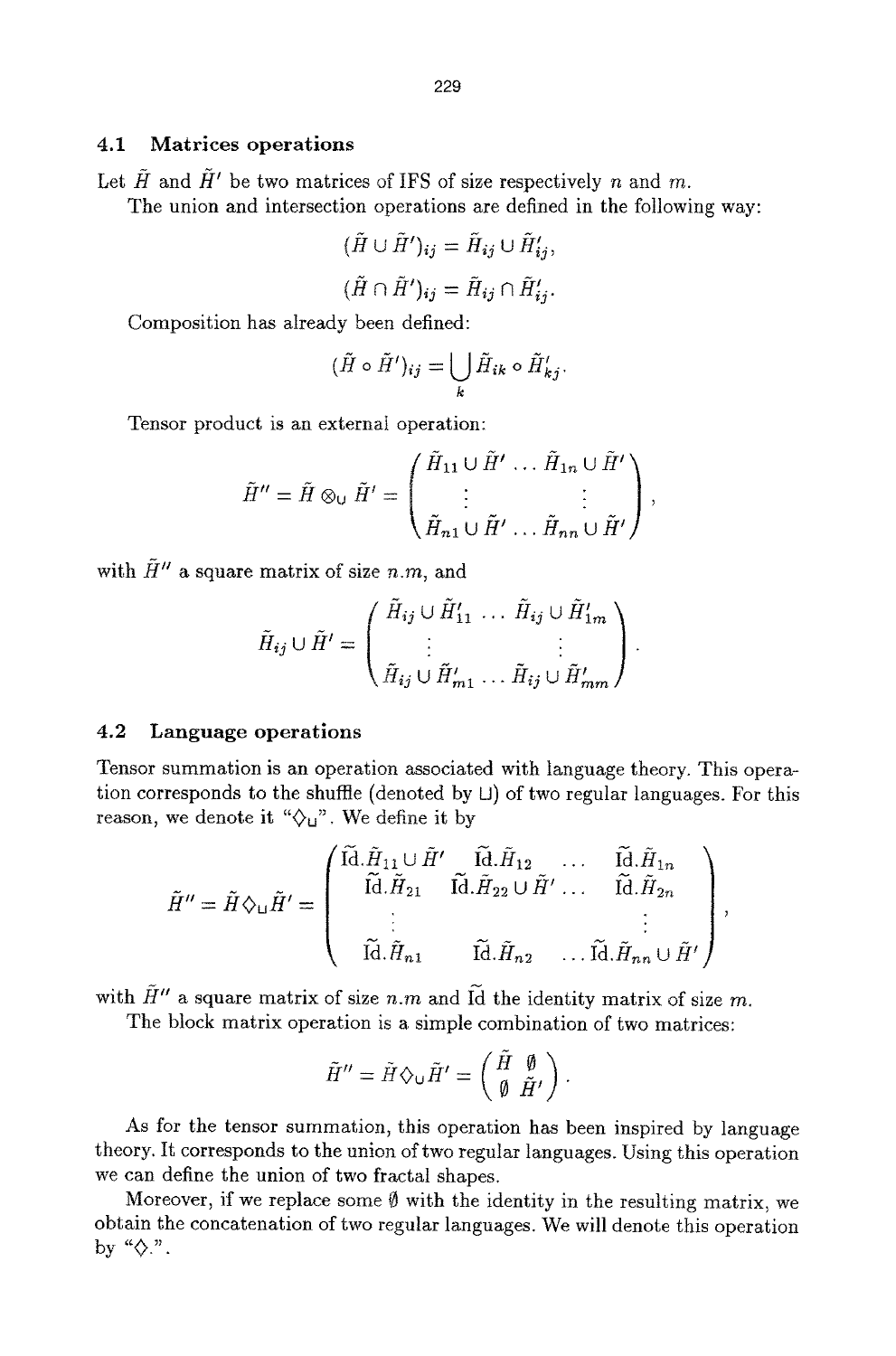#### 4.3 Constructive approach

We show Figure 3 some attractor matrices made for a project "art and science". These pictures have been made by Martine Rondet-Mignotte. She is an artist and uses our work to produce artistic images. This figure shows how some complex shapes can be constructed, using the "step by step" approach, with the use of the matrix operations.

Once the resulting matrix has been constructed, one can choose some of the components. This allows to construct an object which is the union of some components. Figure 4 shows an example of objects extracted from the resulting matrix of Figure 3

Figure 5 shows some other results of operations.

#### 4.4 Classification by inclusion

To facilitate the choice of operations, we have ordered (in the sense of set inclusion) the results of these operations. We consider the compact union of all components of the attractor matrix:

$$
\mathcal{A}(\tilde{H})=\bigcup_{i,j\in\{1,...n\}}\tilde{\mathcal{A}}(\tilde{H})_{ij}.
$$

Denoting by  $T$  the IFS composed of all the transformations used in both IFS matrices  $H_1$  and  $H_2$ , we can prove the following inclusions [Tho96], where  $\downarrow$  denotes inclusion.



Figure 6 shows an example of inclusion.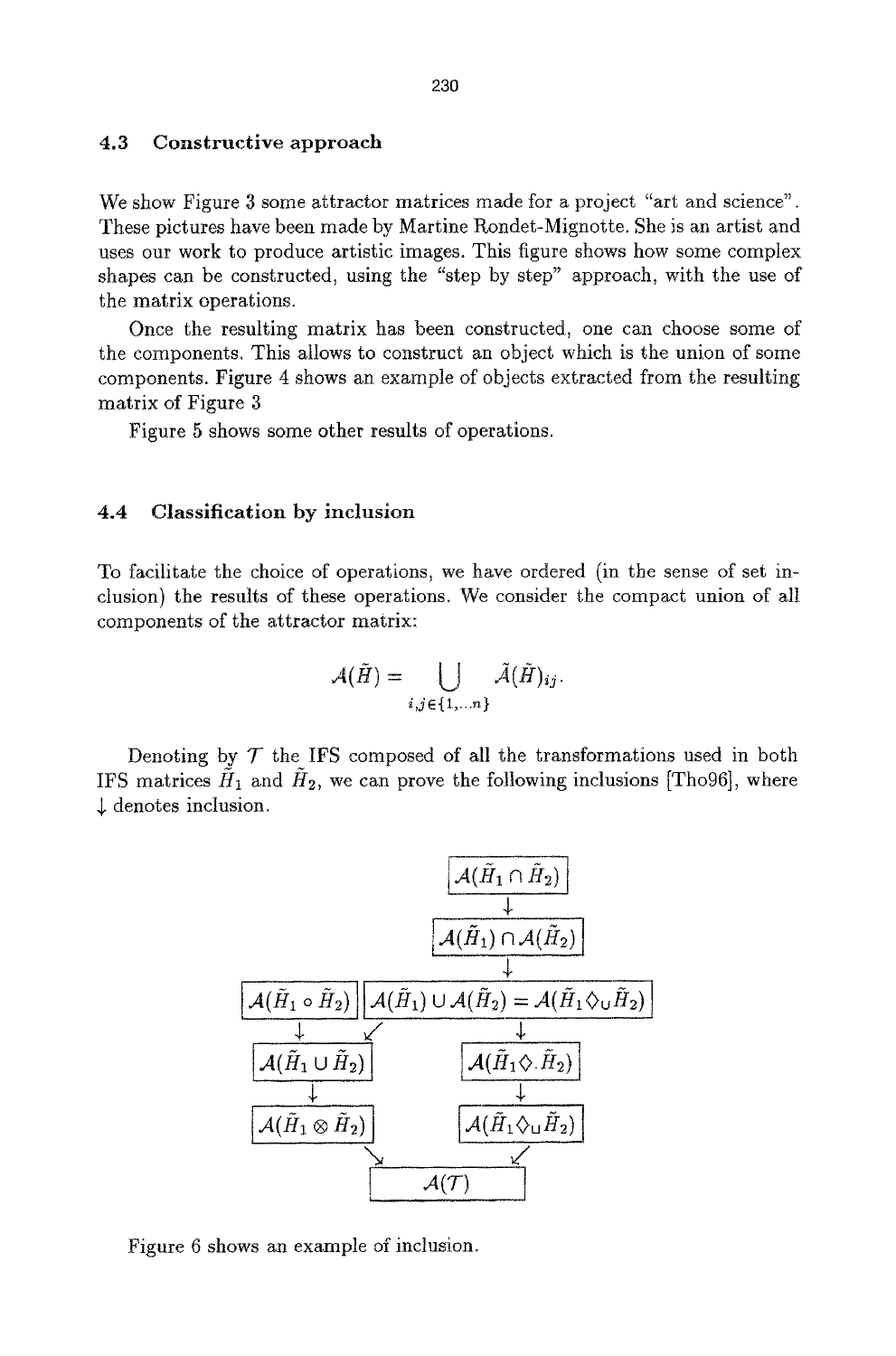

Fig. 3: Constructive tree.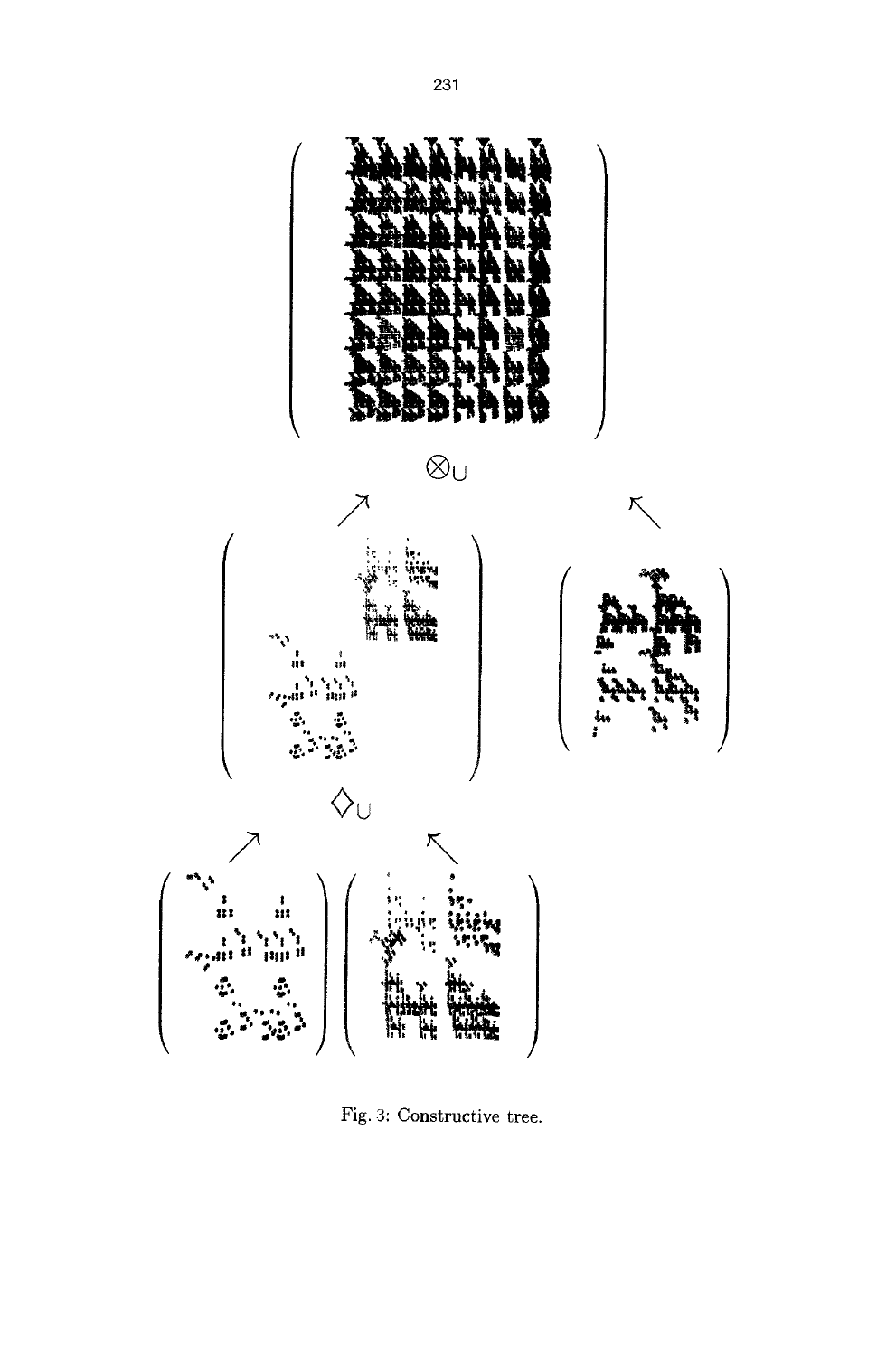

Fig. 4: Four different selections of some components of the precedent attractor matrix



Fig. 5: Examples of 3D attractors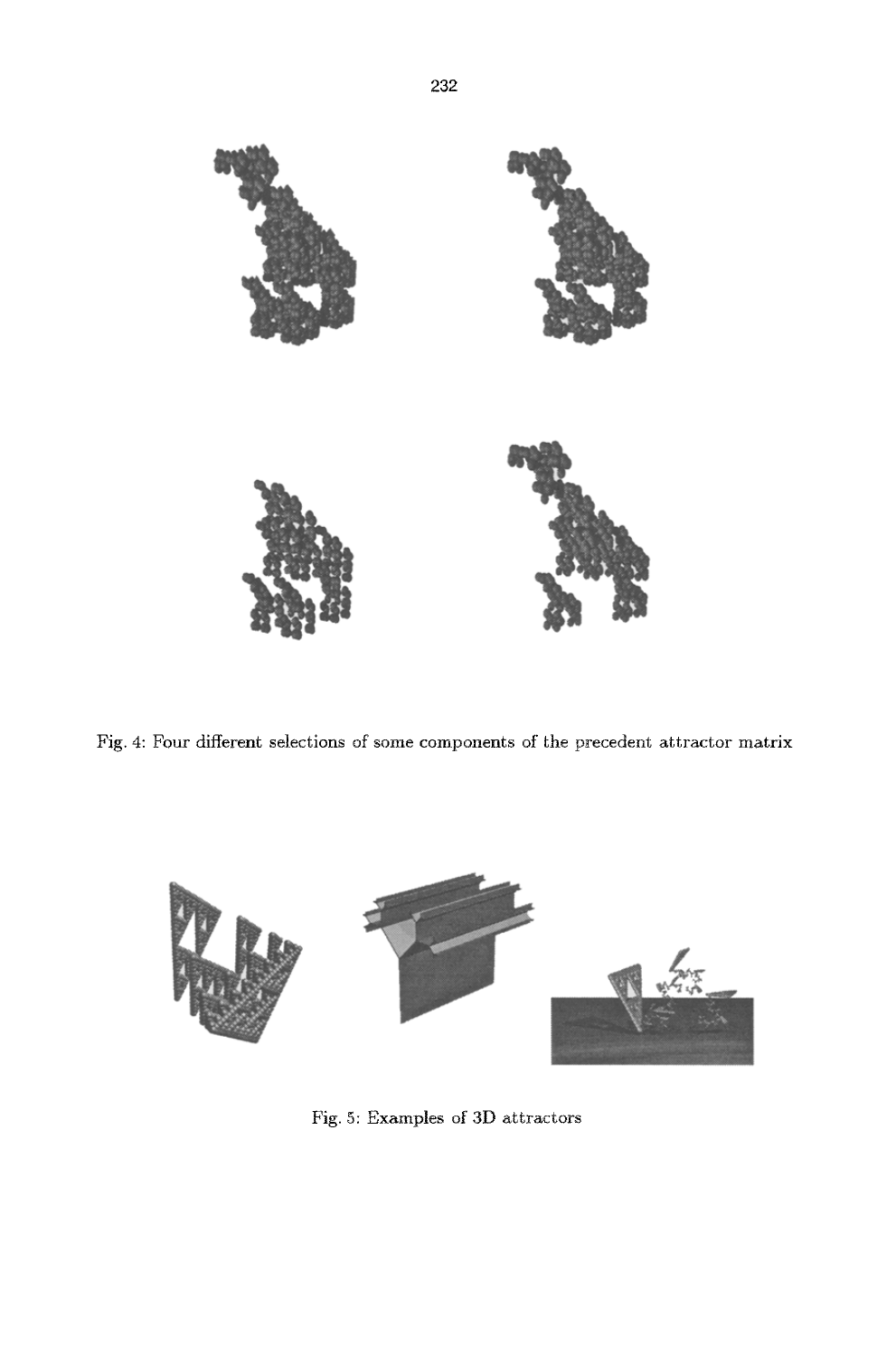

Fig. 6: Example of inclusion.

## **5 Conclusion**

Using a generalization of the classical IFS model, we construct a fractal model that enables a constructive approach.

This approach is a part of a project of fractal modeler. In this project, we have also worked on free forms techniques applied to fractals [ZT96]. We should now combine both approaches to obtain a complete system of fractal modeling.

## **References**

- [Bar88] M.F. Barnsley. *Fractals Everywhere.* Academic press, INC, 1988.
- [BM89] J. Berstel and M. Morcrette. Compact representation of patterns by finite automata. In *Proceedings of Pixim,* pages 387-395, 1989.
- [CD93] K. Culik II and S. Dube. Rationnal and affine expressions for image synthesis. *Discrete AppL Math.,* 41:85-120, 1993.
- [DTG95] S. Duval, M. Tagine, and D. Ghazanfarpour. Modélisation de fractals par les arbres étiquetés. In *3emes journées AFIG, Marseille*, pages 125-134, novembre 1995.
- [Gen92] C. Gentil. *Les Fractales en Synthèse d'Images : le Modèle IFS.* PhD thesis, Universit6 Claude Bernard LYON 1, France, 1992.
- [PH91] P. Prusinkiewicz and M.S. Hammel. Automata, languages and iterated function systems. In *lecture notes for the S[GGRAPH'91 course : "Fractal modeling in 3D computer graphics and imagery",* 1991.
- [PH92] P. Prusinkiewicz and M.S. Hammel. Escape-time visualization method for language-restricted iterated function systems. In *Proceedings of Graphics Interface '92,* May 1992.
- [PJS92] H.O. Peitgen, H. Jürgens, and D. Saupe. Encoding images by simple transformations. In *Fractals For The Classroom, New York,* 1992.